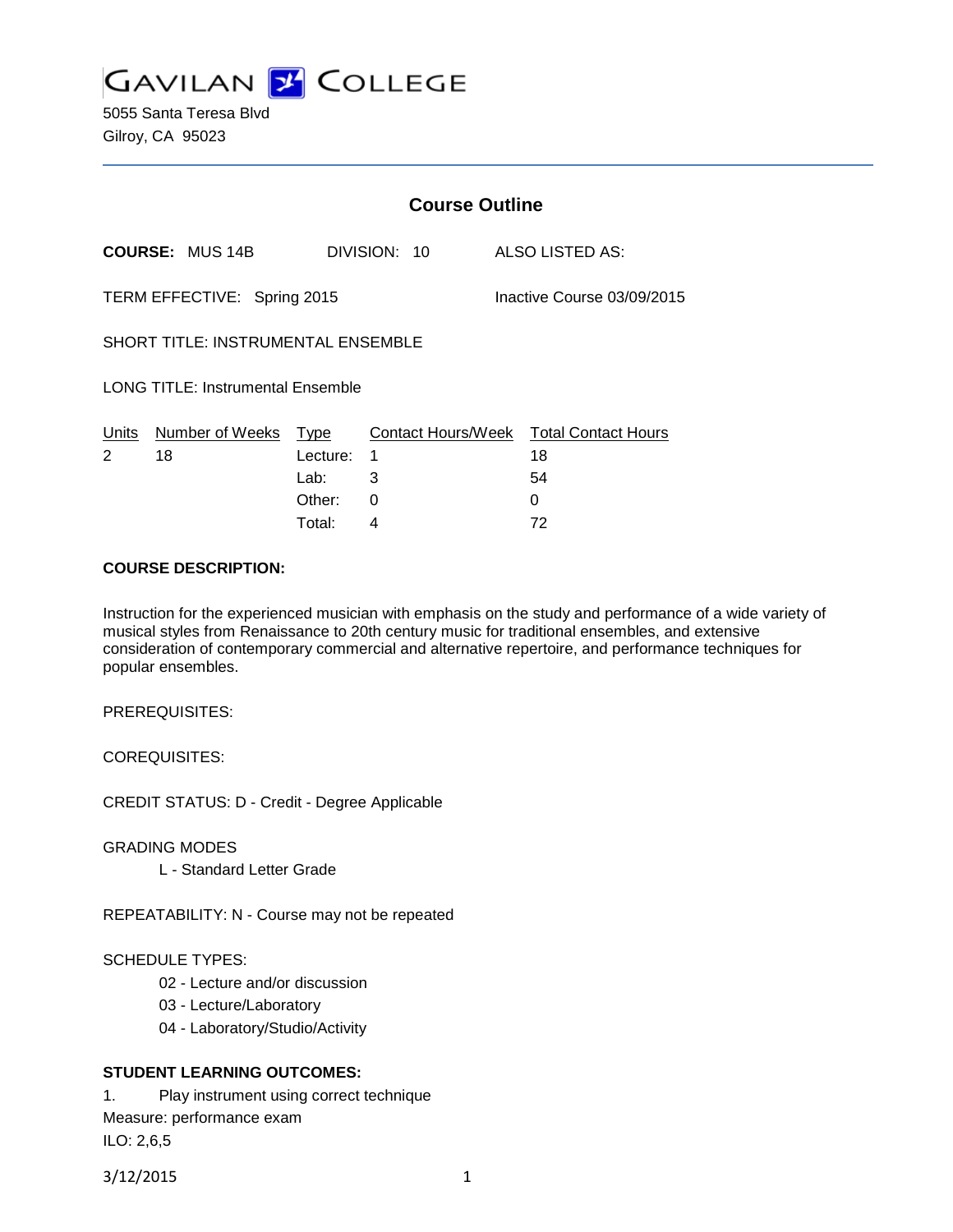GE-LO: A1, A6, C1,C2,E1

2. Demonstrate collaborative learning by working with other musicians in rehearsal setting Measure: evaluation, performance ILO: 6,1,5,4 GE-LO: A1,A6, C1, C2, E1

3. Perform before live audience Measure: performance exam ILO: 7,5,1,4,6 GE-LO: A1,C1,E1

# **CONTENT, STUDENT PERFORMANCE OBJECTIVES, OUT-OF-CLASS ASSIGNMENTS**

Inactive course: 03/09/2015

Week 1 4 hours

Introduction. Basic instrumental techniques. Assigned reading and exercises.

Student performance objectives: students will rehearse and perform music from the instrumental literature

Week 2 4 hours

Individual evaluation with the instructor to determine placement.

Student written self-goals. Introduction and rehearsal of selected

piece. Assigned reading and exercises.

Student performance objectives: students will rehearse and perform

music from the instrumental literature

Week 3 4 hours

Using sound amplification equipment. Microphone technique.

Performance posture and stance. Assigned reading and exercises.

Introduction and rehearsal of selected piece. Assigned reading and exercises.

Student performance objectives: students will rehearse and perform music from the instrumental literature

Week 4 4 hours

Introduction and rehearsal of selected piece. Assigned reading and exercises.

Student performance objectives: students will rehearse and perform music from the instrumental literature

Week 5 4 hours

Introduction and rehearsal of selected piece. Assigned reading and exercises.

Student performance objectives: students will rehearse and perform music from the instrumental literature

Week 6 4 hours

Introduction and rehearsal of selected piece. Assigned reading and exercises.

Student performance objectives: students will rehearse and perform music from the instrumental literature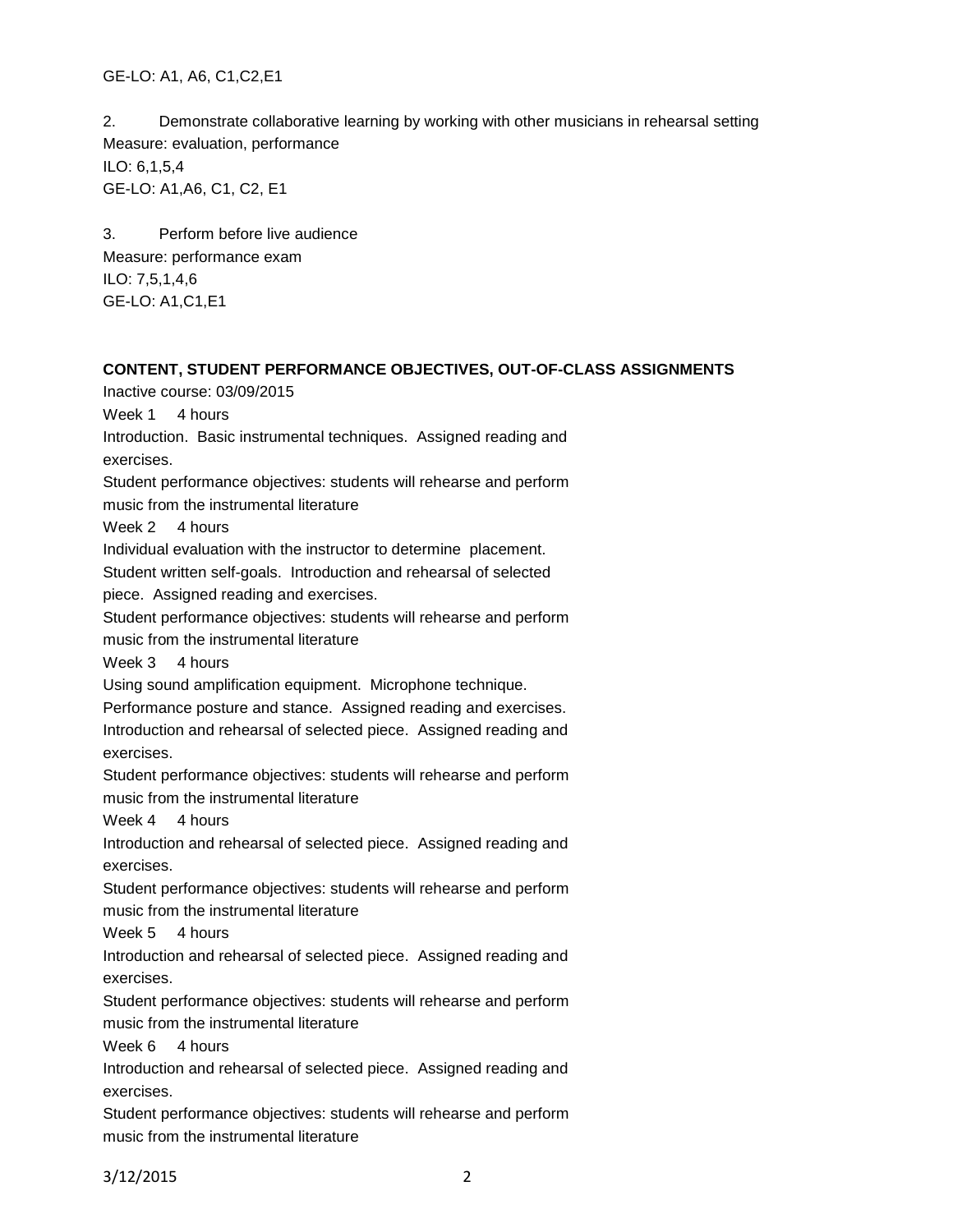Week 7 4 hours Rehearsal of selected pieces for midterm performance. Assigned reading and exercises. Student performance objectives: students will rehearse and perform music from the instrumental literature Week 8 4 hours Rehearsal of selected pieces for midterm performance. Assigned reading and exercises. Student performance objectives: students will rehearse and perform music from the instrumental literature Week 9 4 hours Performance midterm. Week 10 4 hours Introduction and rehearsal of selected piece. Assigned reading and exercises. Student performance objectives: students will rehearse and perform music from the instrumental literature Week 11 4 hours Introduction and rehearsal of selected piece. Assigned reading and exercises. Student performance objectives: students will rehearse and perform music from the instrumental literature Week 12 4 hours Introduction and rehearsal of selected piece. Assigned reading and exercises. Student performance objectives: students will rehearse and perform music from the instrumental literature Week 13 4 hours Introduction and rehearsal of selected piece. Assigned reading and exercises. Student performance objectives: students will rehearse and perform music from the instrumental literature Week 14 4 hours Rehearsal of selected pieces for final performance. Assigned reading and exercises. Student performance objectives: students will rehearse and perform music from the instrumental literature Week 15 4 hours Rehearsal of selected pieces for final performance. Assigned reading and exercises. Student performance objectives: students will rehearse and perform music from the instrumental literature Week 16 4 hours Performing for video/film. Videotaped performance. Assigned reading and exercises. Student performance objectives: students will rehearse and perform music from the instrumental literature Week 17 4 hours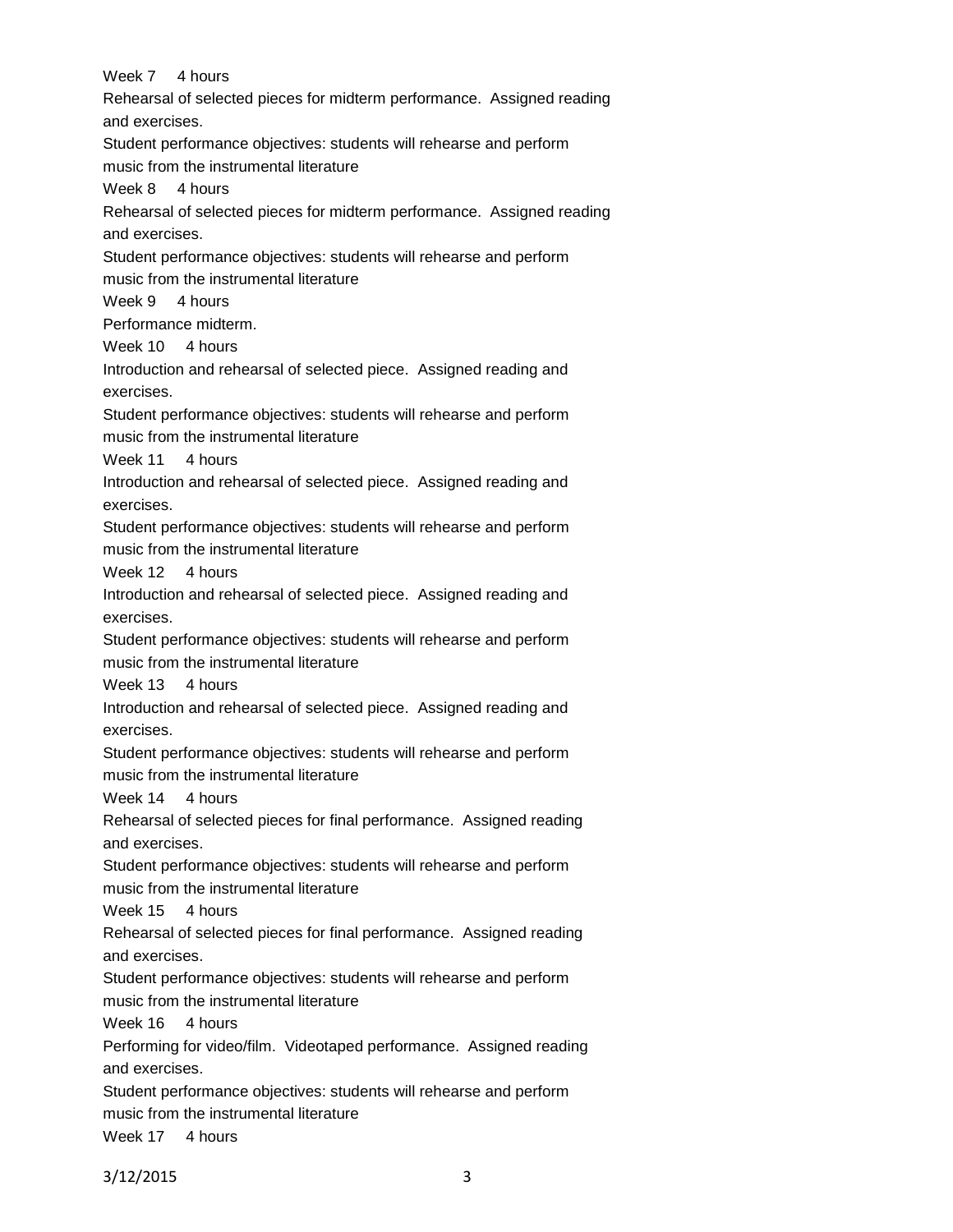Final performance. Week 18 2 hours Written evaluation of self-progress and ensemble achievement. Assignments are defined in the course content outline. Each week the student will read assigned materials and complete appropriate assignments to meet the one-to-two lecture out-of-class standard.

## **METHODS OF INSTRUCTION:**

Lecture, demonstration, individual assistance.

#### **METHODS OF EVALUATION:**

The types of writing assignments required: Other: Group evaluation The problem-solving assignments required: Other: Memorization The types of skill demonstrations required: Class performance Performance exams The types of objective examinations used in the course: None Other category: None The basis for assigning students grades in the course: Writing assignments: 5% - 10% Problem-solving demonstrations: 15% - 20% Skill demonstrations: 75% - 80% Objective examinations: 0% - 0% Other methods of evaluation: 0% - 0%

## **REPRESENTATIVE TEXTBOOKS:**

n/a

### **ARTICULATION and CERTIFICATE INFORMATION**

Associate Degree: GAV C1, effective 200470 CSU GE: IGETC: CSU TRANSFER: Transferable CSU, effective 200470 UC TRANSFER: Not Transferable

#### **SUPPLEMENTAL DATA:**

Basic Skills: N Classification: A Noncredit Category: Y

3/12/2015 4